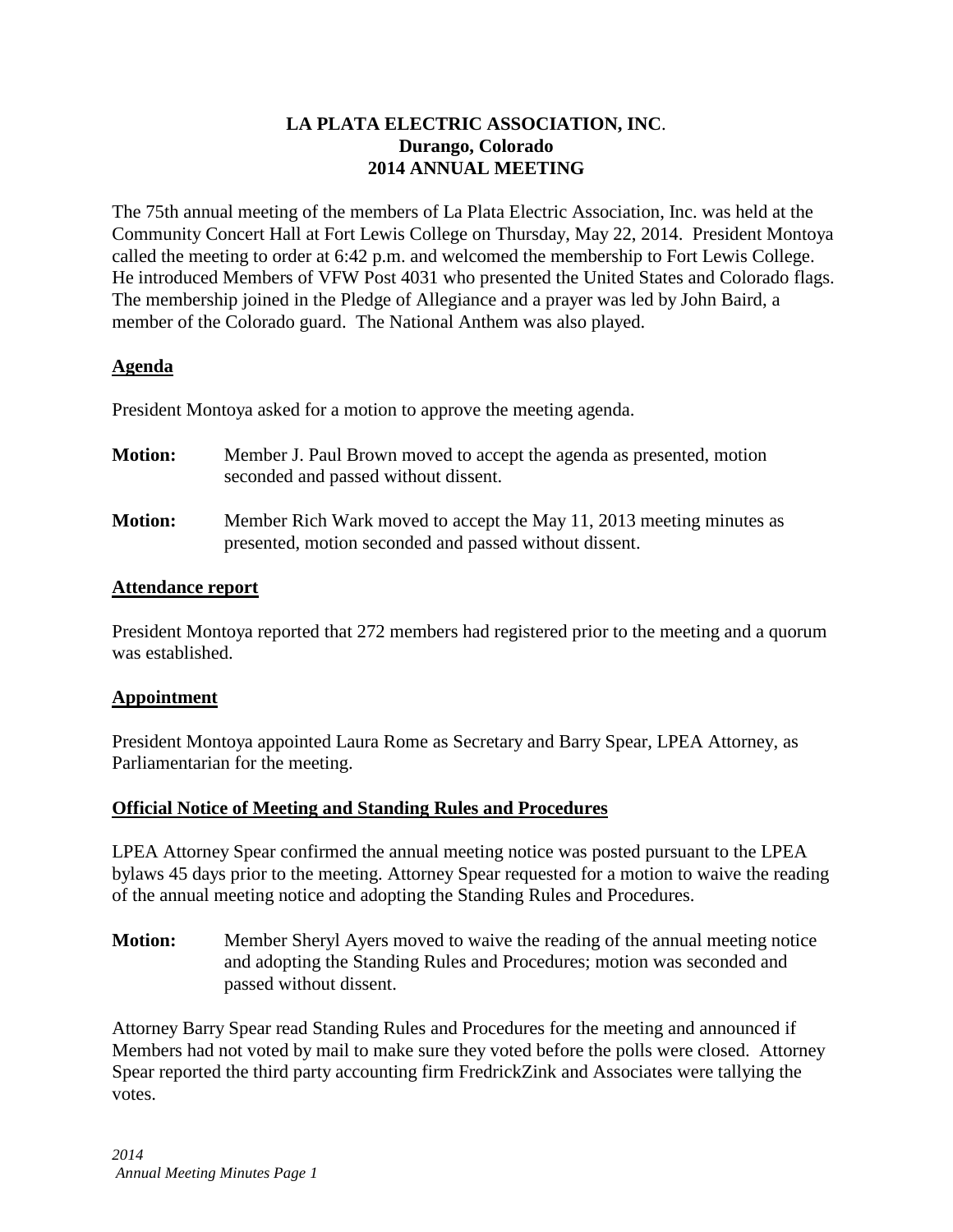## **President Introduces Board of Director Incumbents and Candidates**

President Montoya introduced the current LPEA Board: Robert Formwalt, Mark Garcia and Ken Fox from District 1; Jerry McCaw, Tom Compton and Davin Montoya from District 2; Jeff Berman, Britt Bassett and Jack Turner from District 3; and Michael Rendon, Heather Erb and Joe Wheeling from District 4. President Montoya introduced the candidates who ran for election. In District 1, candidate Bob Lynch ran against incumbent Ken Fox. In District 2 Davin Montoya was re-appointed. In District 3 candidate Bill Waters ran against Jeff Berman. In District 4, Alison Dance ran against incumbent Joe Wheeling. President Montoya asked if any of the candidates would like a chance to address the membership. Candidate Ken Fox addressed the membership and stated it had been a privilege to serve on the board and work with LPEA staff.

## **Close Voting Box**

President Montoya confirmed everyone had an opportunity to vote and announced the ballot boxes would be closed. The ballot boxes were then closed. President Montoya announced that the election results would be revealed at the end of the meeting.

## **Introduction of Guests**

President Montoya recognized local dignitaries and former board members in the audience including: Legislator Wanda Cason representing Mark Udall; House Representative J. Paul Brown; La Plata County Commissioners Julie Westendorff and Gwen Lachelt; and Durango City Councilor Dick White. Former LPEA board members: Harry Goff, Ed Zink, Pam Patton, Lynn Stewart, and Virginia Cavanaugh. Former Round Up Board members: Gayle Broadbent, Michelle Harris, Sheryl Ayers, and Wanda Ellingson. Additionally he introduced 4CORE Director Richard Newman and representatives from Western United, Mike Prom and Kathy Jewel. President Montoya thanked the LPEA employee volunteers, community volunteers, VFW Post 4031 and LPEA scholarship students.

#### **LPEA Financial Report**

Treasurer Joe Wheeling gave the financial report. He stated it had been his pleasure to serve as the treasurer and highlighted that fiduciary duties were met and the cooperative finances were healthy. He touched on the following items: key elements on loans; modified debt service was above requirements for 2013; operating earned ratio; equity level at 40%; electric sales; and reviewed in detail the decrease in kW sales due to the change in rates from Tri-State. He reported that LPEA was a viable part of the community with \$1 million in property taxes, that LPEA was retiring capital credits of \$3.1 million and, to-date, from the beginning, a total of \$45 million. He highlighted the three main lenders and concluded it was another good year at LPEA.

# **LPEA Report**

President Montoya introduced CEO Greg Munro and announced his retirement plans. CEO Munro thanked President Montoya and stated that this was the last time he was speaking at the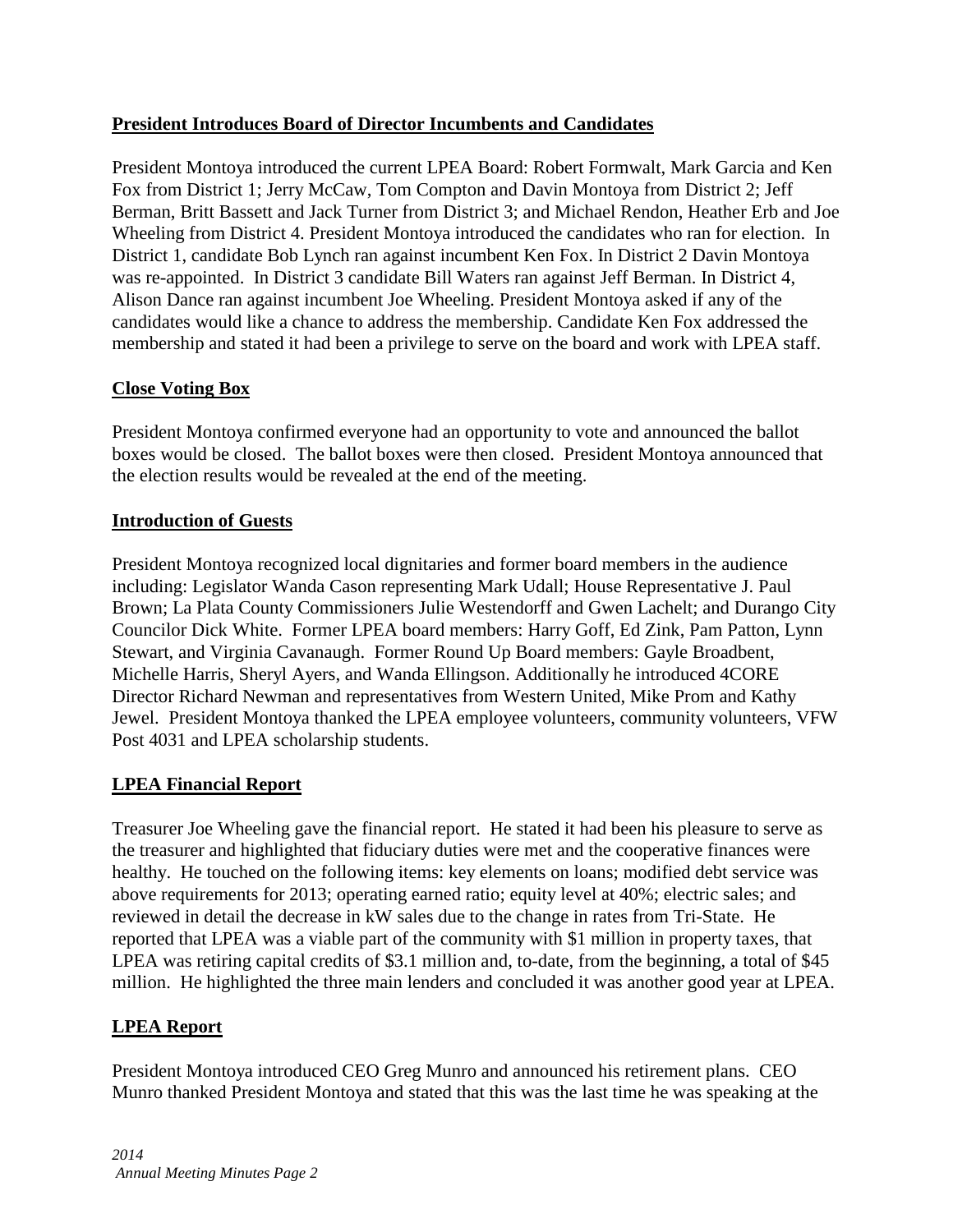LPEA annual meeting; he enjoyed his time working for LPEA; and was proud of the staff and employees. He highlighted the following items from his tenure as CEO: keeping the power on; the Missionary Ridge fire; storms; education on energy efficiency; new technology and advanced skills; and stated that the employees all care for the membership. Additionally he highlighted the increased communications over the past few years; the seven new substations, specifically the Ponderosa substation in Pagosa, working with Parelli Natural Horsemanship, and creating a plan for the substation. He discussed the safety program and all the things that happen behind the scenes to keep the power on. President Montoya thanked CEO Munro.

# **Round Up Report**

Round Up Board Member Faye Schrater displayed the LPEA Round Up Foundation mission statement, and reported that the Round Up program has been going strong since its inception in 1997. She stated it was a not-for-profit and the funds were generated by LPEA customers that round up on their bill. Donations are 100 percent tax deductible. She noted in detail groups and programs that have applied and been funded. She announced that there were approximately 40,000 members, of which 14,000 round up; Round Up had collected more than one million dollars since its inception, and had given that much away. She encouraged members sign up to round up and that the total average cost to round up was six dollars a year.

# **CREA Report**

President Montoya introduced Executive Director Kent Singer with Colorado Rural Electric Association (CREA). Mr. Singer highlighted *Colorado Country Life* magazine, trade associations linked to the magazine with their support and who serve all of the membership. Additional items he touched on were the educational function of CREA, which included seminars, loss control and global functions. He reviewed the 20 days of legislature meetings, that CREA had a good 2014 session for the coops, and that CREA watches legislation that impacts coops and their rates. He mentioned Senate Bill 252, detailed the specifics of the bill and the challenges CREA had faced. He congratulated CEO Munro on his retirement.

#### **Tri-State Generation and Transmission Report**

President Montoya introduced Interim Executive Vice President/General Manager, Mike McInnes of Tri-State. Mr. McInnes gave a brief report and echoed sentiments on working with CEO Munro and that Tri-State would certainly miss him. He noted that LPEA Director Wheeling was on the Tri-State Board and on the executive committee. He stated that it was good year for Tri-State with a significant decrease in illness and injuries and stated it was important that all employees go home safe. He highlighted the following items: Tri-State provides reliable and affordable power; the wind facilities; Colorado hydro; and noted that 23 percent of generation comes from renewable energy. He briefly reviewed challenges that included regulatory overreach with rules and regulations, which drive up costs on reliable power.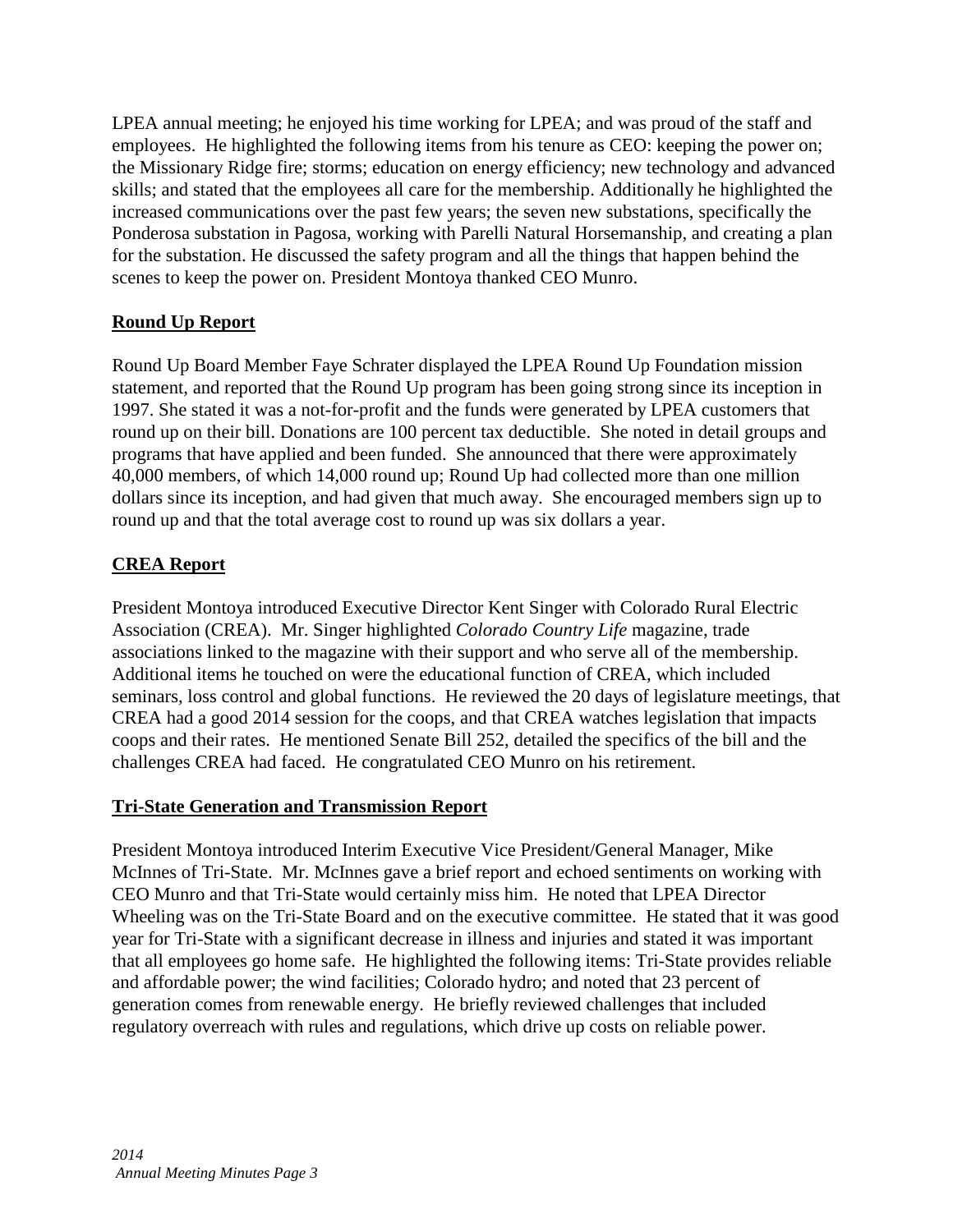#### **Attorney Spear with Maynes, Bradford, Shipps and Sheftel.**

President Montoya introduced Attorney Spear and stated that his firm had been representing LPEA for 47 years. Attorney Spear stated he appreciated the opportunity, and also noted Attorney Shay Denning and her assistance providing the services they provide to LPEA. He highlighted three major matters his firm worked on in the last year. One was an attempt to change the Tri-State bylaws to allow for an internal dispute resolution process by Tri-State members with complaints. As a result, in part due to LPEA's efforts, the Tri-State board adopted a policy for Tri-State members to challenge wholesale rates, but at the time of the LPEA Annual Meeting the Tri-State board had not adopted a dispute resolution policy for general complaints. The second matter was the on-going case in front of the Colorado Public Utilities Commission (PUC) challenging the wholesale rate imposed by Tri-State. LPEA's PUC challenge was based on its claim that the Tri-State wholesale rates were unfair, preferential and discriminatory in that they did not take into account certain costs incurred in providing the power service. Attorney Spear stated the PUC case was set for trial in November 2014. The third major task Spear's firm assisted LPEA on was the development of policy and agreements for the LPEA Community Solar Garden program where six applications had been submitted for licenses from LPEA. In closing he congratulated LPEA for 75 years of keeping the lights on.

# **Guest Speaker Ted Case, Executive Director, Oregon Rural Electric Cooperative in Salem, Oregon**

President Montoya introduced Ted Case. Mr. Case noted it was a historic night for LPEA and he was a lobbyist for rural coops. LPEA wears the white hat and reviewed the history of LPEA from 1939. He displayed a Franklin D. Roosevelt speech that he gave at the first dedication with over forty thousand in attendance. In 1939, 348 families in La Plata County were electrified and thanked Franklin D. Roosevelt for his vision. He reviewed Harry Truman and his history and vision for electricity, the Farm Bill and the support of coops and how it affected presidential campaigns. He continued the history of electricity through the decades highlighting noteworthy times with presidential influence. He concluded with the items in his speech which were also highlighted in his book *Power Play*.

President Montoya noted that LPEA's membership was very diverse, with some members who can't pay their bill or were on a fixed income. He stated the LPEA Board has a responsibility to be sensitive to the needs of all the members.

#### **Unfinished Business**

President Montoya asked for any unfinished business items. There was none.

#### **New business**

President Montoya asked if there were any members who had questions for the speaker panel, which included: President Davin Montoya, LPEA Treasurer Joe Wheeling, CEO Greg Munro,